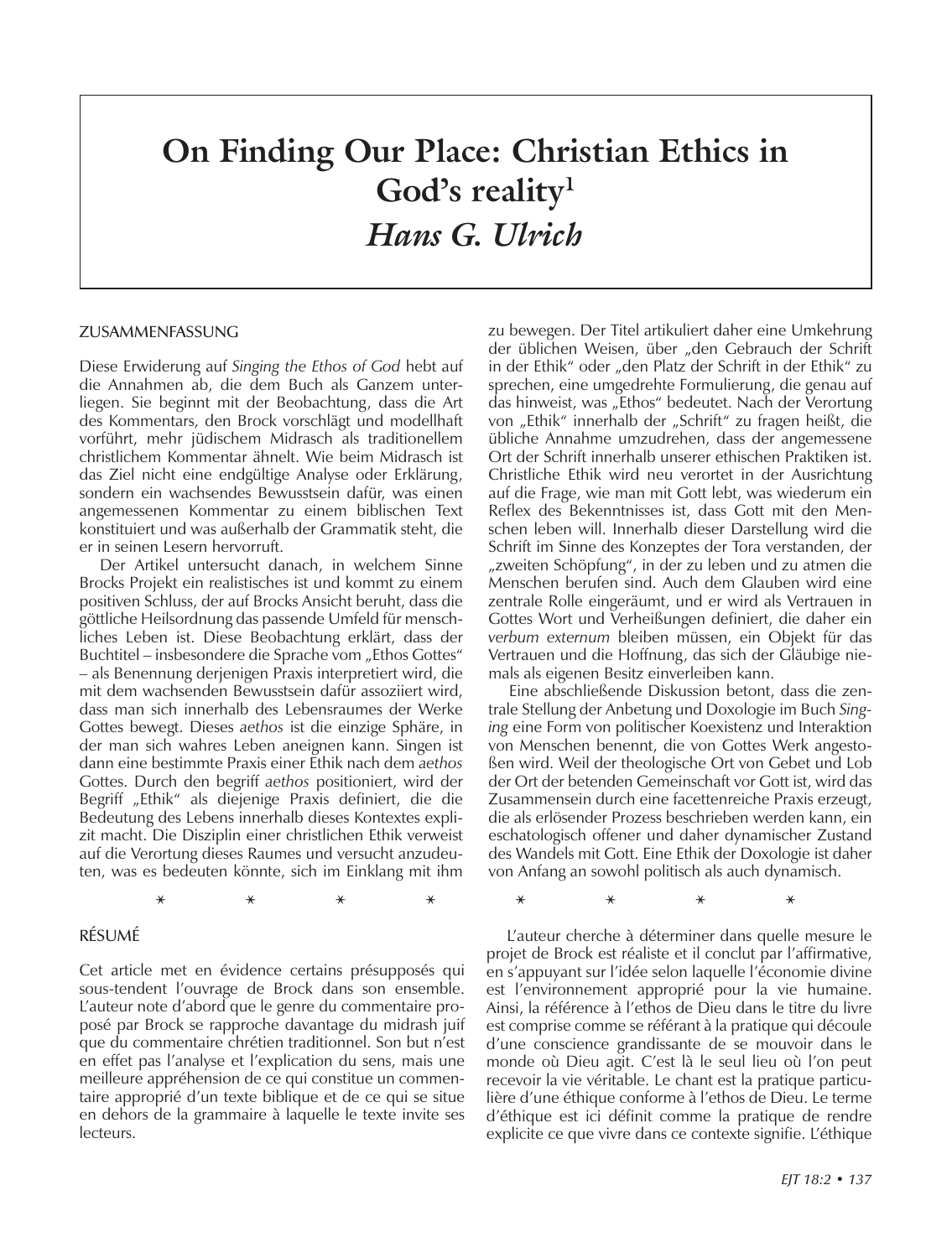chrétienne doit indiquer où se trouve ce lieu et ce que signifie se mouvoir selon ce lieu. Il ne s'agit donc plus de parler du rôle de l'Écriture dans l'éthique, mais de celui de l'éthique dans l'Écriture. L'éthique chrétienne est ainsi réorientée vers la question de savoir comment vivre avec Dieu, ce qui découle de la confession de la volonté de Dieu de vivre avec les humains. L'Écriture est alors comprise en terme de Torah et de seconde création au sein de laquelle les humains sont invités à vivre et à respirer. La foi joue là un rôle central : elle se définit comme la confiance en la parole et la promesse de Dieu qui doit demeurer une parole extérieure à l'homme, objet de foi

et d'espérance qui ne peut jamais devenir la possession du croyant.

L'auteur conclut en soulignant que le caractère central du culte et de la doxologie dans le livre conduit à une forme de coexistence politique humaine et à une interaction suscitée par l'œuvre divine. Puisque le lieu de la prière et de la louange se situe devant Dieu et au sein de la communauté de prière, une unité se crée par la pratique variée qui peut se décrire comme le processus rédempteur, eschatologiquement ouvert et donc dynamique, qu'est la marche avec Dieu.

# **\* \* \* \* \* \* \* \***

#### **SUMMARY**

This response to *Singing the Ethos of God* draws out some of the assumptions that underlie the book as a whole. It begins by noting that the form of commentary Brock proposes and models functions more like Jewish midrash than traditional Christian commentary. Like midrash, the aim is not final analysis or explanation, but a growing awareness of what constitutes an appropriate comment on a biblical text, and what stands outside the grammar it calls forth from its readers.

**\* \* \* \* \* \* \* \*** The paper then examines the sense in which Brock's project is realist, concluding in the affirmative, based on Brock's affirmation that the proper environment of human life is the divine economy. This observation explicates that the book's title, specifically the language of the 'ethos of God', is interpreted as naming the praxis associated with becoming more explicitly aware of moving within the habitat of God's works. This *aethos* is the only sphere in which true life is appropriated. Singing then is the particular praxis of an ethics according to the *aethos* of God. As situated by the term *aethos*, the term 'ethics' is defined as the praxis of making what it means to live within that context explicit. The discipline of Christian ethics indicates the location of this place and space, and attempts to indicate what it might mean to move according to it. The title thus articulates an inversion of

The following considerations deal with a book<sup>2</sup> with which my own work is very much connected. As a result, it is tempting not to press forward from it into new questions, but to assess the extent to which its details are more or less well done. To do so, however, would be contrary to the explicit programme of the book. One of the leading proposals of the book is that the task of ethics and theology is *explorative*. Its task is an ongoing exploration of the 'given' reality offered and opened to us by the Word of God. This Word must be tested, in order

the usual ways of talking about 'the use of Scripture in ethics' or 'the place of Scripture in ethics', an inverse formulation that points exactly to what 'ethos' means. To ask about the location of 'ethics' within 'Scripture' is to invert the common assumption that the proper location for Scripture is within our ethical practices. Christian ethics is resituated as directed to the question of how to live with God, a reflex of the confession that God wants to live with humans. Within this account, Scripture is understood in terms of the concept of torah, the 'second creation' in which human beings are called to live and breathe. Faith is also granted a central role, defined as trust in God's Word and promise which must therefore remain a *verbum externum*, an object of trust and hope that can never be incorporated as a possession of the believer.

A concluding discussion emphasises that the centrality of worship and doxology in *Singing* names a form of human political coexistence and interaction initiated by God's work. Because the theological location of prayer and praise is before God with the community of prayer, togetherness is created through a multifaceted practice that can be described as the redemptive process, an eschatologically open and thus dynamic state of walking with God. An ethic of doxology is therefore both political and dynamic from its inception.

to grasp how to live with this Word and how this Word can be articulated in our human words, and therefore also be in a written book. Exploration implies also a critical task, because as soon as new insights or perspectives are formulated they wipe out and rewrite existing texts. Both Brock's work and my own may be seen as variations of midrash,<sup>3</sup> in which interpretation shows something new or even contradictory to the text in question. When taken together, both interpretations, including the contradictions between them, give fresh meaning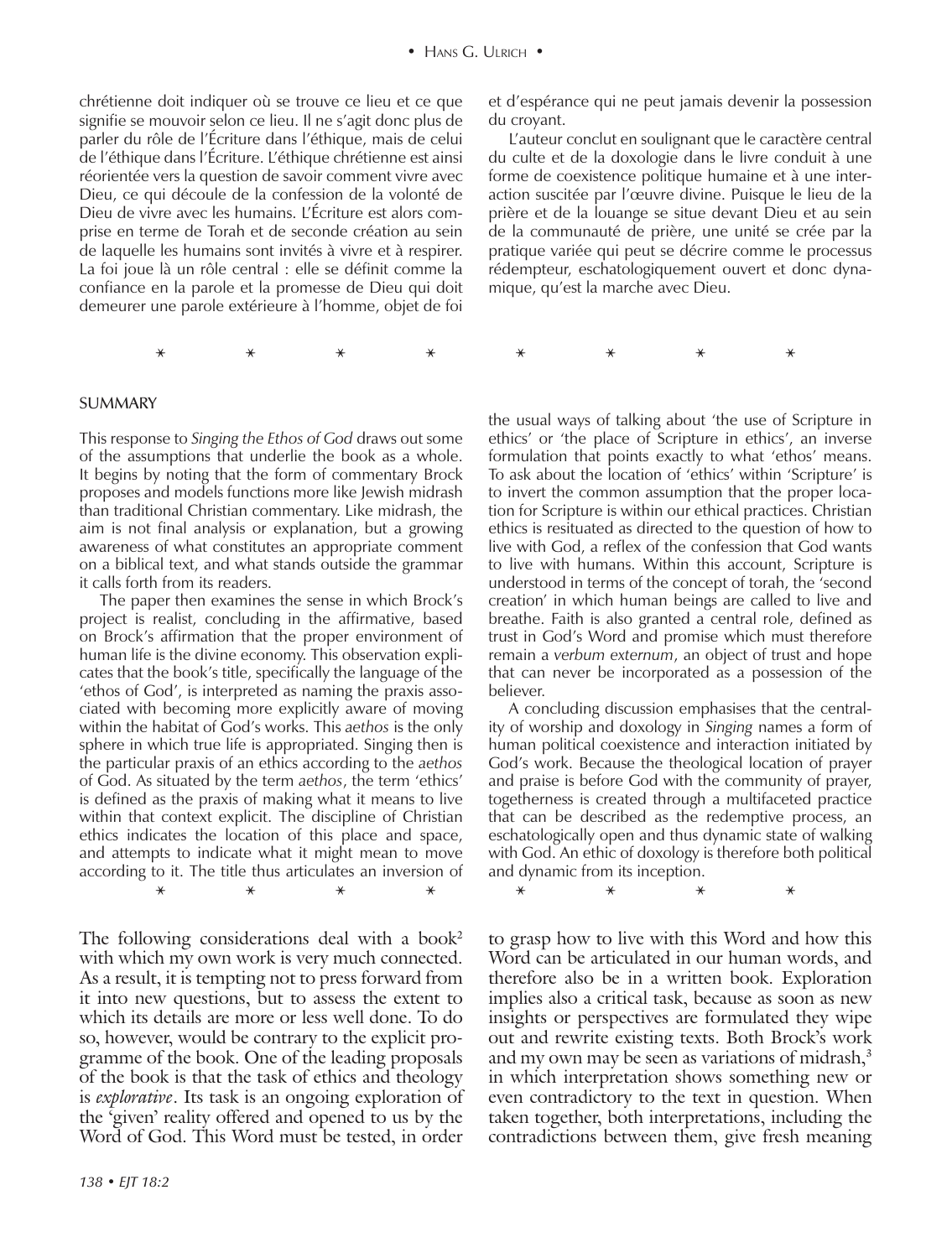to the original text. This does not imply that every issue that is raised is integrated in the end. On the contrary, the profile of the midrash is also generated by the decisions taken about what is understood to be legitimately part of the discourse and what adjudged to be beyond its logic or grammar. All this stands in stark, but not absolute distinction from the praxis of *commentary* that characterises our common tradition of Christian biblical exegesis. It is an exegesis that includes quite diverse operations, and does not move toward a final analysis or explanation, while daring to articulate the state of affairs that calls for the next urgent comment.

The title 'Singing the Ethos of God' immediately raises a question about the meaning of the phrase 'ethos of God'. The question is whether God has an ethos or God offers an Ethos – or both, or even something different. What could this phrase mean? Of course, 'ethos' is not a literal biblical term and an equivalent term is not easily found, although it is tempting to take 'law' (Torah<sup>4</sup>) for that purpose. My surprise turned into full agreement on reading the subtitle 'On the *Place* of Christian Ethics in Scripture'. This title articulates an inversion of the usual ways of talking about 'the use of Scripture in ethics' or 'the place of Scripture in ethics', an inverse formulation that points exactly to what 'ethos' means. To ask about the location of 'ethics' within 'Scripture' is to invert the common assumption that the proper location for Scripture is within our ethical practices.

#### **Ethos – the place and space of living**

We can take the title, then, as articulating precisely what the term 'ethos' indicates. It designates that 'ethos' will be theologically defined. The Greek term 'ethos' has *two different meanings* (neither of which, by the way, are found in biblical texts, and there are only a few occurrences in some apocryphal scriptures). One term (*ethos*) stands for 'what is undoubtedly obligatory for everybody' and the other one (*aethos*) stands for 'the context associated with us, or to which we belong'.5 The latter meaning suggests that *ethos* designates the 'context' within which people can live, the familiar and nurturing *place* of living, the *habitat* – not simply the context of customs, but the necessary environment in which people belong. Martin Heidegger has preserved the Greek grammar of the term, translating *ethos* as 'the place of dwelling', the place where people are at home.6 This reflection about the term *ethos* should not be seen as a linguistic sophism, but

as a hint about the emphasis of Brock's descriptions and explorations of the biblical *ethos*. They are focused on this 'place' in which people and their (Christian) ethics truly belong. We, human beings, are called to live not anywhere, but there, in God's 'place', in God's *ethos*. Brock has characterised this *ethos* as 'the *tonality* of faith depicted in the psalms',7 a usage of 'tonality' that is close to the term 'atmosphere', the air in which we can breathe and live.

As situated by the term *aethos* the term *ethics* means then the praxis of making what it means to live within that context explicit, so facilitating the praxis of becoming more explicit about moving within that habitat. Whatever we do in ethics has to be situated in this place and space, and it has to move according to it. This *aethos* is the only sphere in which true life is appropriated. Singing then is the particular praxis of an ethics according to the *aethos* of God.

Brock follows out this logic in complex variations and at different levels of reflection. In view of its differentiated explorations and given that it is already punctuated with clear summaries of its content, the book – and its stimulating title – may provoke several important questions: What is the 'ethos of God' about? What is the focus of this endeavour, what is its theological focus, and in what sense is it indicated by that title? Is its problematic focused on our human homelessness, an *existential* point, as it was for Martin Heidegger, and for Friedrich Nietzsche who put this point succinctly: 'Happy is he who yet – has a home!…Woe betide he who has no home!'8 Is its focus this existential question about the human condition, or is it perhaps about what Charles Taylor's has suggested is the paradigmatic ethical question of the Platonic and Augustinian ethical tradition: 'What is my substantial moral identity and how will I inhabit that moral existence?'9

I take it that the title of Brock's book does indeed indicate the focus of the book, yet in a *different direction* and logic from this Platonic and Augustinian tradition. It does so by describing in general what ethics is about, and what has to be seen as the focus of ethics: Ethics is concerned with the question about *the place we, human beings, belong to*, what is our place to live, the habitat, the place where we find conditions for a 'human' life, which *constitute* the form of our life according to what we are promised to be, and according to what we are called to be, what God wants our human existence to be. But this is not a theological 'humanism'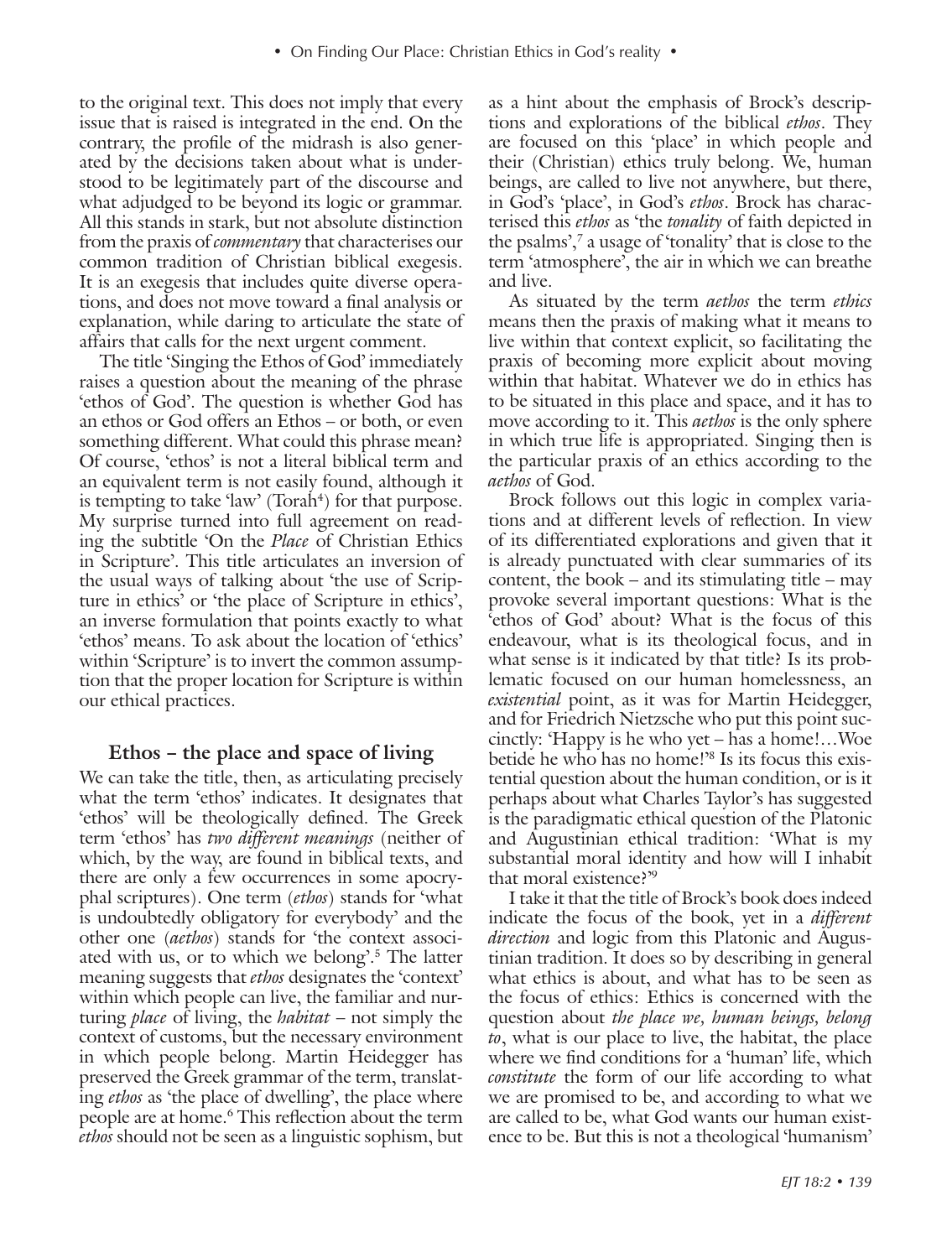because it points to God himself; it indicates the primacy of God's will. Ethics is about God's will, about what and who he wants to exist. Ethics is about God's creation, it is about God's reality and presence, and in this sense it is about God, about the ethos of God.10 Ethics is about how to live with God, because God wants to live with us human beings. The end-point of these considerations is that Christian ethics finds its central praxis (as we see particularly in the last chapter of the book) in *doxology*: the praise of God in his identity. 'Let God be God' is the appropriate formula for that logic, particularly as understood in Luther's theology.11

This perspective induces an inversion of any theory of morality that suggests that moral theories are about the constitution of a 'moral' realm<sup>12</sup> be it the universal realm of an 'ethos' or the context of an 'aethos'. Ethics according to this (theological) inversion is about our living with God, his work on us and address to us, his story with us and with his creation as the external context in which we can find the conditions of living. In this sense we are talking about the 'place' of living, the external context of all human life.

Using the term 'context,' we are close to saying that this context is the 'Word' of God, the *verbum externum*. This place of living is the Word of God as it is present in Scripture. Where Christian 'ethics' then finds its context is the ethos (*aethos*) as it is depicted in Scripture. To do ethics then means to reflect, to talk and think according to that context, and to sing according to that context, in the same way that we 'live' in a certain language, an articulated talk, a 'grammar'. This term is not only a comparison or a metaphor, but refers to a language which is articulated ethos (*aethos*). This is the reality as it is present to us, in which God's will is realised. Brock shows the sense in which Luther is going beyond Wittgenstein and the communitarians in referring to praise and prayer as a specific form of talk within a language:

If God is a speaking God, then we are always in the midst of learning from him what our grammar is about. Language is not simply 'there', but we are learning what it means, and thus what it is, by listening in the form of prayer. Language is the place God has given so that he can use it to claim us. In prayer and praise we take up God's words to expose our language and lives to divine remaking. Thus prayer is the dialogical relationship with God in which the regeneration of human life originates and is sustained. Because

the theological location of prayer and praise is before God with the community of prayer, a togetherness is created through a multifaceted practice that we can describe (as Luther himself does not explicitly do) as the redemptive process. In Luther's final analysis, these verses' main function is to give access to an eschatologically open and thus dynamic state of walking with God. Luther calls this state of openness the 'art of forgetting the self'.<sup>13</sup>

This 'model' is not a further version of a moral theory reflecting the moral constitution of our Christian existence; rather, it is the contradiction of moral theories that aim to assure our human existence as 'good life'. The search for the 'good life' as it forms the human 'self' is the core of the Greek version of moral theories and their reception in modern times as displayed in Charles Taylor's definition of ethics.

# **The word as context of living**

We can and should pursue this thought more deeply by linking it with a theology of language lying behind the concept of the *verbum externum*. Brock encourages this further exploration with his reference to George Lindbeck's groundbreaking work.14 But we must concentrate here on the meaning of 'ethics' within this context. 'The place of Christian ethics within Scripture' must – for the reasons we have indicated – be considered the formula for the basic logic of doing theological ethics that is being proposed, of practicing ethics *within* an *aethos*, attuned to the context of human life, and so shaping all our particular practices, thoughts, habits. This account is not concerned with specifying human existence in terms of a moral form, in whatever terms it is proposed, but is sharply focused on the will of God, to be fulfilled in its particular logic and richness, and which cannot be confined by a substantial morality or 'ethos' defined in human terms.

In terms of the technical theories of ethics that Brock draws on here, we are closest to an Aristotelian tradition insofar as this tradition asks after the 'good life' conceived in terms of the life of human beings lived in accordance with a commonly lived 'reality' constitutive of the human condition. This reality is not equivalent to a moral realm, but it is realised by political practices, practices of coexistence and interaction.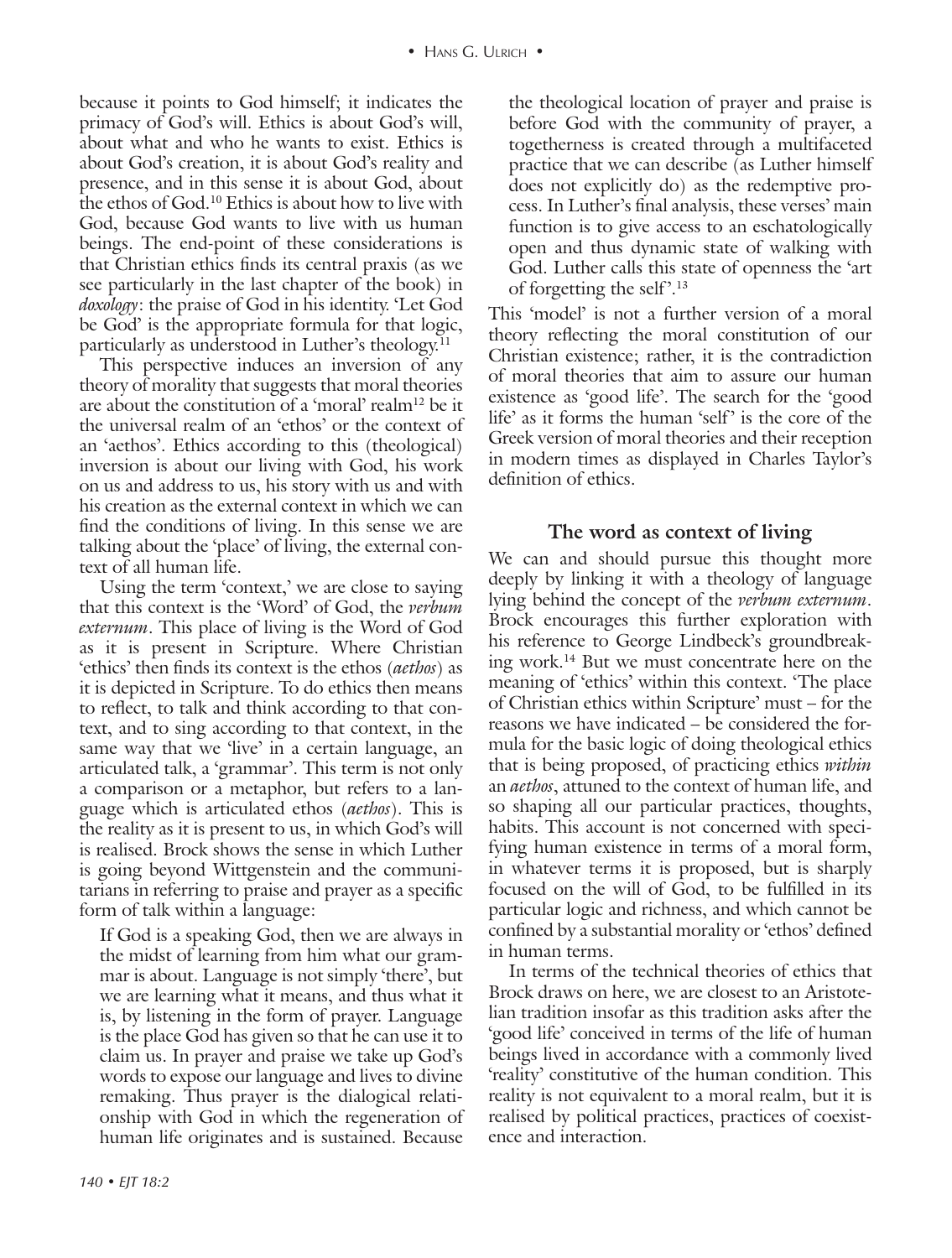# **Ethos of consoling doxology (Luther)**

From here the link to biblical ethics is that the Scriptures are taken as the *presentation* (not 'representation') of that 'reality', which we can call our 'ethos' (*aethos*). The scripture appears to be the 'Torah', the spoken word addressed to its listeners as the Word of God. The Torah is, according to Psalm 19 and the tradition of its interpretation, the 'second creation', the 'reality' in which we human beings are called to live.

This concept is to be found within Scripture itself, as in Psalms 1, 19, 119 and elsewhere. Brock deals with Psalm 1 in the chapter on 'Luther's ethos of consoling doxology'. This chapter is particularly central for the whole project as it sets out Luther's account of the Psalms as *consoling* doxologies, that is, as the praxis of praise as presenting God's work, in which we human beings can trust. The English word 'trust' (German *Vertrauen*) is close to the German word *Trost*, i.e. 'consolation', 'comfort'. This is – as Brock shows – the core issue of Luther's reading of the Psalms as it is the core of his theology. The link to that meaning can be found in Psalm 23: 'He restores my soul. He leads me in paths of righteousness for his name's sake'. 'He restores' in Hebrew is literally 'He brings back'. In a similar way says Psalm 19:8: 'the precepts of the LORD are right, rejoicing the heart' – literally 'the return of the soul' – to that place in which it can live. As it is the core of moral reflection, *consolation*, understood as God's own work, stands in contrast to the self-confidence, self-assurance and fulfilling of one's own life. In this sense 'consolation' is again a practice constitutive of that ethos. Ethics then is not concerned with the avoidance of the morally wrong (and leaving everything else open to free choice), nor is it about seeking 'the good', but is about exploring the *work* of God, which sustains and forms human lives, and *living with this work*. This is what it means that ethics is rooted in the praise of God's work. Ethics is not about our human moral identity, but about God's identity, God's *aethos*.

The discipline of Christian ethics is devoted to presenting this ethos. In this pursuit, Brock suggests, Luther goes beyond the formal (functional) description of language-practices by stressing the particular praxis of praising God and prayer. This is to characterise the specific 'location' of our Godtalk: it is addressed to God and it is about God, praising God's work. This type of talk marks the very centre of the Christian ethos called the 'forgetting of the self'. It is characterised by a proper forgetfulness of the question of our own moral existence as humans confess they are 'dwelling in another place, dwelling in God's work' – in God's saving work in Jesus Christ.

Singing about God's power is thus the proper creaturely response to the experience of God's salvation and thus the salvation itself, the earthly form of eternal life. This means that prayer begins with the acknowledgment that we are unprepared to pray. Faith must flee to Christ's prayer and allow Christ to pray through it as it clings to God, as he has given himself in the content of the church's prayers. We can and must prepare to pray by learning how to begin, but this beginning is not by way of method, but by way of this particular performative clinging. We learn the grammar of life with God by taking these poems on our lips before God; that is, we learn this language by using it.<sup>15</sup>

This describes also the meaning of 'faith' and its central role in Luther's theology. Faith, from this perspective, is trust in God's Word and promise. Faith is trust in that 'external Word' (*verbum externum*) which is the 'place' where God's creatures find their context and grounding of living – their *aethos*. With respect to ethical theory we can say that this trust in God's Word is the Christian way of being incorporated into an *aethos*, so again paralleling Aristotle's ethics, which is centrally concerned with the incorporation of individuals into the *polis*. This is to indicate the political meaning of *aethos*. God's Word is concerned with the realisation of God's will, what he wants to be for us *and* what he wants to be our living *with him*. The difference from Aristotle, however, is that incorporation into God's *aethos* means salvation and receiving a new form of life. Again Brock follows this logic very clearly throughout the book. Ethics is – according to this logic – about that dramatic and eschatological metamorphosis (Romans 12:2) in its encounter with this specific set of insights from the Greek tradition of ethical theory.

#### **The ethos of God, our new form of life**

This again is what we find particularly articulated in the Psalms. Luther's central theological discovery happened concurrently with his exegesis of the Psalms (1519-1521). Because in the Psalms we find this praxis of forgetting the self, they serve as a particular context for our ethical (moral) exist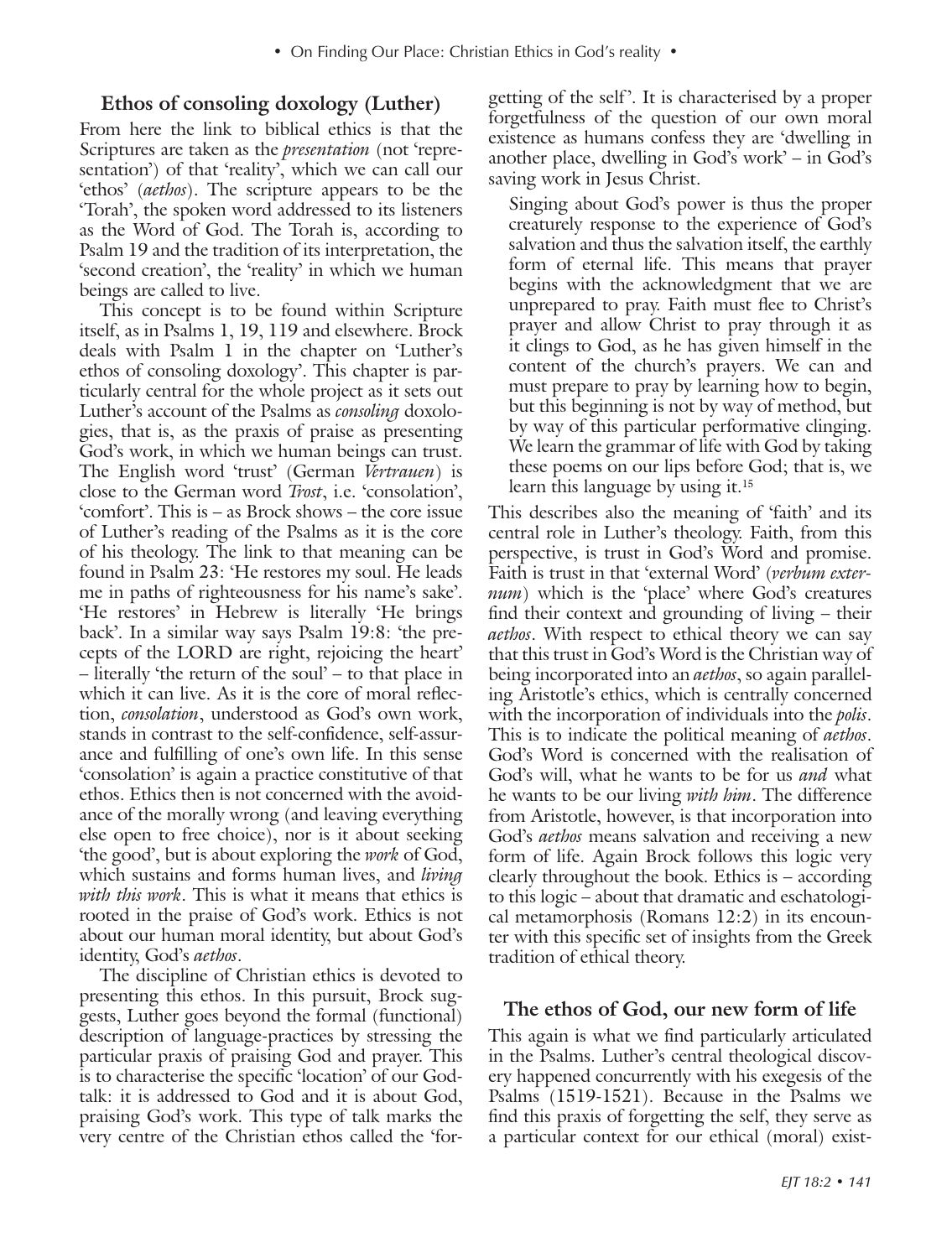ence. The ethical existence implied in this praxis not grounded in a 'self' nurtured by its (religious) 'sources',16 but is the home where the 'soul' can stay, this soul which God wants to remain with him. The concern of Christian ethics is this fulfilment of God's will, this particular fulfilment of God's *aethos*. Through this fulfilment the soul will be brought back to this living with God, when it has lost its awareness of its proper context. This is the definition of salvation in biblical terms and in Luther's theology. It is a definition oriented to God's justice, that is, his loyalty to judging his creatures.

We see how this practiced *aethos* differs from theories of morality, at least from those that try to solidify a moral self in its 'given' form, and also from those which aim at the nurturing of the moral self (in the way that Charles Taylor has, drawing on Augustine). Ethics following the language of the Psalms is not concerned with the genesis and grounding of morality, which sets the contours and limits of life, but with the form of life as it is incorporated in that living with God and the explicit practices associated with it. This *form of life* replaces morality and its interest in its genesis. Morality cannot be replaced by any form of life but only by this living with God, because this form allows and provides that salutary forgetting of the self and the pursuit of fulfilment of one's own moral existence. Brian Brock draws clear attention to the question of the genesis of our moral existence – the question of 'transformation' into that existence.

Here we note the distinction between different logics indicated in Brock's analysis and descriptions: the difference between 'transformation' and discovering a 'form of life', which is external, which becomes 'our' form by being 'transfigured' (Romans 12:2). Whereas theories of morality are about the forming of our own moral existence or the fulfilment of our moral lives, what is being indicated here is a practiced *aethos* of trusting the works of God that have been provided for us to live in, so that God's *work* will be *fulfilled*, that his will reaches its end (*telos*).

# **Ethos of worship – its pneumatological reality**

Theological ethics then is about God's very own work, where God's creatures find their place and form of living and where they experience God's *sanctifying* work. Brock doggedly elaborates the implications of this claim, drawing it into critical

dialogue with other concepts. This is marked by his continual insistence on recalling the *pneumatological* context for ethics. This insistence indicates the inner core of his theological reflection of ethics, as long as we understand 'pneumatological' to relate to God's present work on us, human beings, that is, to relate to us as his creatures. In his critique of the 'liberal' presuppositions of the work of Birch and Rasmussen for example, what draws his comment is their lack of pneumatological explanation. The same deficit is detected in several other representatives of the contemporary Bible-and-ethics discussion.

This emphasis is a necessary theological framework indicating what 'context' or 'scriptural context' means. This basic context is God's work on us human beings, his work of liberation, justification and sanctification. This makes the *aethos* of God the place of *pathos*, the place of 'suffering divine things'.17 It is only within this logic that scripture becomes the Word of God, with which God works on us. The quest here is not for a 'spirit' in us, which enables us to read and understand, but to know God's Spirit as we encounter it within the scriptural word. To talk about pneumatology in this way is to talk about God's present work as it is addressed to us human beings.

There are, Brock suggests, *practices* which correspond to this work: our listening, singing, praying and so on. This gives precise definition to the 'place' of our living: we live in this worship. Therefore worship is the place of that ethos, where we encounter God's Word, and vice versa. It is neither an ethos of communion nor an ethos of character nor an ethos of a common story nor an ethos of any 'reality' other than this reality of worship.

# **God's work – and political worship**

This worship is – given the meaning of ethos – a political worship.<sup>18</sup> Christian ethics is concerned with being brought back home to this worship. Ethics finds its place in Scripture and Scripture has its proper place only in that worship. This is not a question about what comes first, but a question about different paradigms. One is the paradigm of an ethos and aethos, which is per se political, because it stands for a living and acting together, for coexistence and interaction initiated by God's work. Here the *work* of God itself appears in its political meaning. God's work on us human beings is the paradigmatic political relation, because of the form of coexistence it includes within it: God's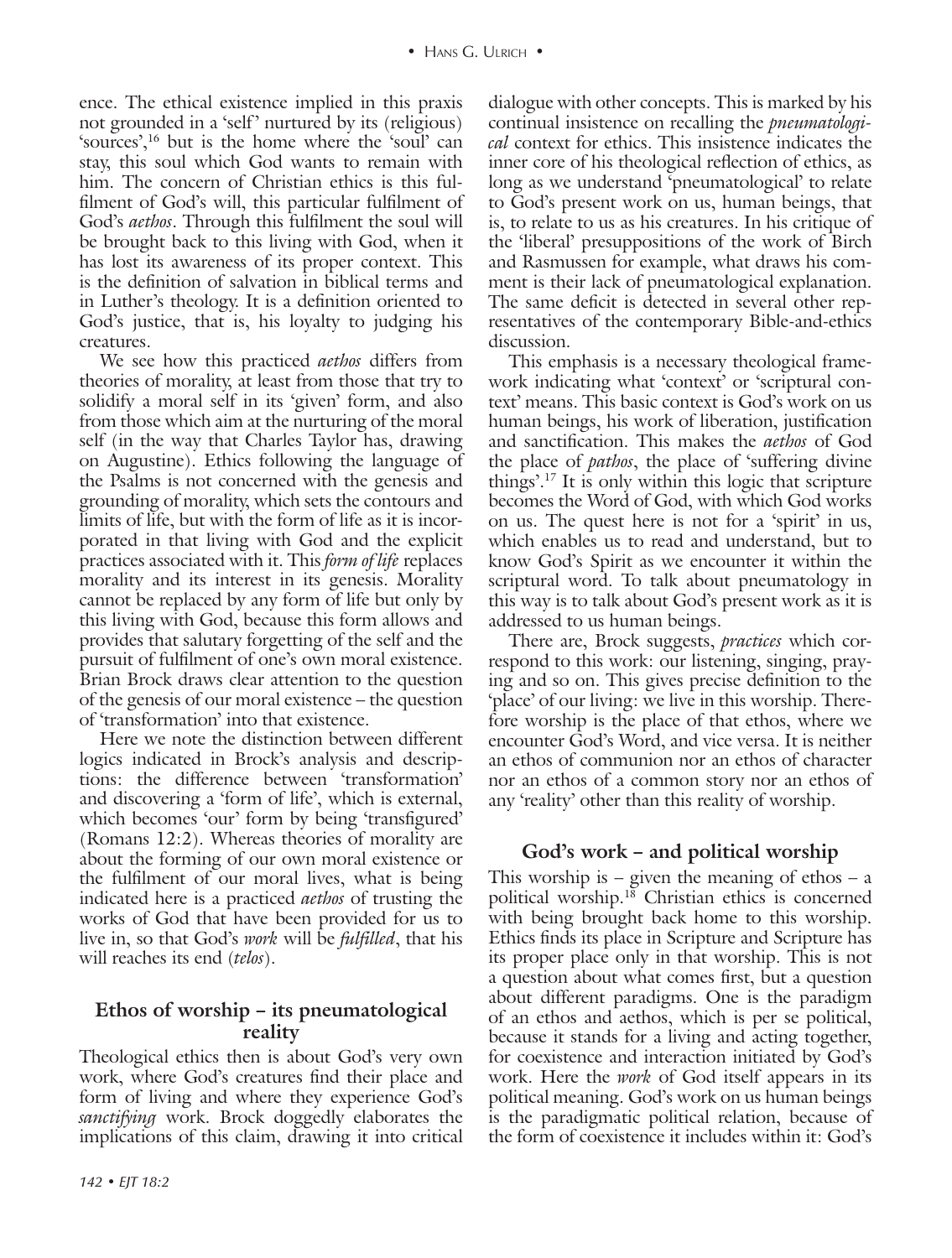forgiveness19 (Psalm 130), God's judgment, God's fulfilling justice and God's Word, with which He rules human hearts. W*orship* – as Brock unfolds it in the last chapter – stands for the ethos of God. This is the paradigmatic place where human beings find their form of life. They find there also, not least, the form of their political existence in singing and praise.

The psalms are divine words given to facilitate our finding our place in the divine-human economy. The foreignness of Scripture is thus a marker of our alienation from the social existence it indicates. The divine gift is the realization that I am part of a 'communion', not an 'assembly': communion is not just 'assembled' but is an ongoing and often painful process of being ordered. In the communion of praise I am born in an action (singing) in which I seek to get into rhythm – to find my place in the harmony. Singing praise thus reveals the notes we are singing to the tune of other gods, whose liturgies create friction in the body of Christ. Such singing makes us the instruments of God.<sup>20</sup>

'The psalms are divine words given to facilitate our finding our place in the divine-human economy.' We may read this as the summary of the book. It is important that the logic of the whole endeavour is given with the *psalms* not as texts or pieces of a tradition etc., but because of their *liturgical* meaning and setting. They are configured from this place to open up into all of God's works, his economy, so that it becomes present in our world in that worship and by that worship. Ethics is about finding our place in that worship, the reality of that worship.

# **Ethics of God's reality – a different paradigm**

One might say that the crucial problem of ethics is about the question of reality as Dietrich Bonhoeffer has articulated it (in accord with Martin Luther).<sup>21</sup> Ethics has to do with reality as it appears in God's work. Reality is only there where God's will is fulfilled as it is – eschatologically – fulfilled in Jesus Christ. Brock always focuses God's work christologically<sup>22</sup> – and this is the very theological reason for reading the Psalms christologically, as in Psalm 8. In Psalm 8 – according to Martin Luther – God's reality appears within the political existence of the church:

and hope because it is gathered around Scripture as God's word guiding them in the present. It is a community that lives only in verbalised praise.23

Here we might open up a whole round of new and highly critical dialogues with contemporary moral theories and ethics, which on the one hand try to determine what has to be considered the 'real' fundament of our human existence, or the realisation of our human condition (also in terms of a political realisation), and which on the other hand refer to an 'ethos' (or *aethos*) focused on our human existence and reflect therefore our 'homeless' human situation. In these accounts the 'moral self' appears in its naked character, its isolation and loneliness. From this perspective ethics is concerned with the grounding of our human way of life. However, neither the attempt to affirm the context of our living nor this focusing on our 'humanity', on our 'human nature' (which causes the question about its obsolete standing) and its (moral) fulfilment, neither that kind of 'realism' nor this 'humanism' (also in its political form), can escape that quest for grounding our existence which characterises the moral paradigm.

Theological ethics as we find it in Brock's highly theologically-reflective interpretations and descriptions follows a different paradigm. It is neither about the grounding reality of our human existence nor about its fulfilment, but is concerned with that 'other' reality, God's reality addressed to us, given to us, in order that we may live it, sing it and explore it. This ethics will prove its power in all spheres of our human life, as Brock sometimes indicates by reference to its concrete implications.24 Worship is the place where the form of life in all spheres is to be found, the form of a political citizen, the form of economic life, and the form of living with the word of God. This 'external reality' as it is articulated in the Psalms is what is disclosed in Brock's book. It discloses it in its very manner of articulating and writing in accordance with that task of disclosure: singing the Psalms, and also by writing this book.

Hans Ulrich is Professor of Systematic Theology and Ethics at the University of Erlangen. His most recent book is *Wie Geschöpfe leben: Konturen evangelischer Ethik* (Münster: Lit Verlag, 2007).

#### **Notes**

The church is that community unified in faith

1 This is an edited version of a paper presented at the